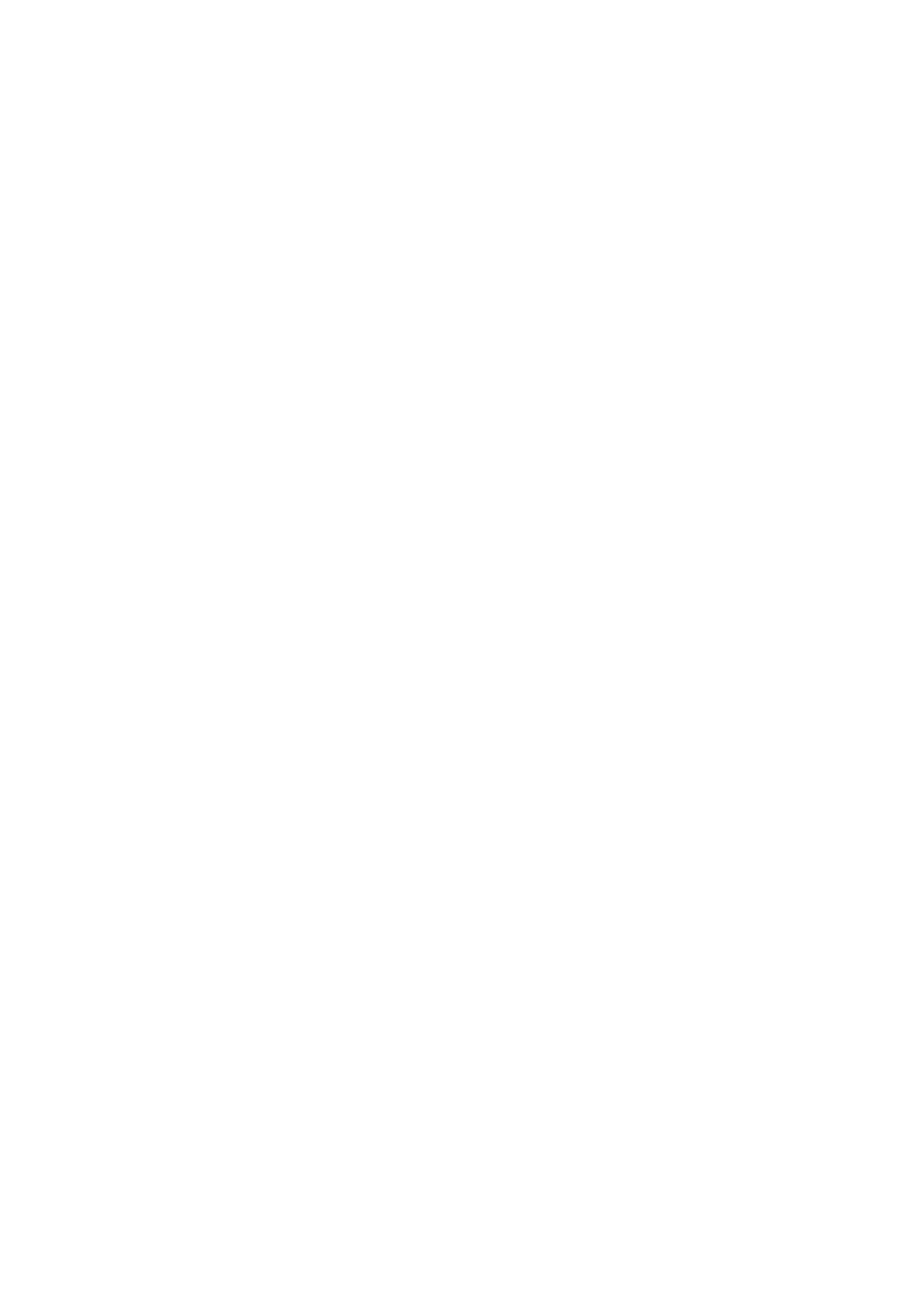## **CONTENTS**

|   |                                                                                                                                                                                                                                                                                                                                                                                                                                                              | <b>PAGE</b>                |
|---|--------------------------------------------------------------------------------------------------------------------------------------------------------------------------------------------------------------------------------------------------------------------------------------------------------------------------------------------------------------------------------------------------------------------------------------------------------------|----------------------------|
|   | <b>ABSTRACT</b>                                                                                                                                                                                                                                                                                                                                                                                                                                              | i                          |
|   | <b>CONTACT DETAILS</b>                                                                                                                                                                                                                                                                                                                                                                                                                                       | i                          |
|   | <b>ACRONYMS AND ABBREVIATIONS</b>                                                                                                                                                                                                                                                                                                                                                                                                                            | iv                         |
|   | 1 INTRODUCTION<br>Background<br>The problem<br>Significance of the study<br>Objectives of the study<br>Methodology<br>NAADS operational procedure                                                                                                                                                                                                                                                                                                            | $\mathbf{1}$               |
|   | 2 MANAGEMENT OF THE PRIORITY-SETTING PROCESS<br>Criteria for selecting enterprises<br>Criteria for identifying major constraints to selected enterprises<br>Selecting sub-county priority enterprises from parish proposals<br>Analysis of sub-county priority enterprises for cross-cutting issues                                                                                                                                                          | 3                          |
| 3 | <b>ENTERPRISE SELECTION PROCESS AS OBSERVED IN MUKONO DISTRICT</b><br>An overview of the actual enterprise selection in three sub-counties<br>Progression from parish to Kasawo sub-county                                                                                                                                                                                                                                                                   | $\bf{4}$                   |
|   | 4 FARMERS' PERCEPTIONS OF THE NEW APPROACH                                                                                                                                                                                                                                                                                                                                                                                                                   | 7                          |
|   | Need for inputs and credits<br>The system is good and performing well<br>The poor do not benefit from the system<br>Monitoring should be improved<br>Food and drink should be provided                                                                                                                                                                                                                                                                       |                            |
|   | 5 DISCUSSION, CONCLUSIONS AND RECOMMENDATIONS                                                                                                                                                                                                                                                                                                                                                                                                                | 8                          |
|   | <b>REFERENCES</b>                                                                                                                                                                                                                                                                                                                                                                                                                                            | 9                          |
|   | <b>ENDNOTES</b>                                                                                                                                                                                                                                                                                                                                                                                                                                              | 9                          |
|   | <b>Tables</b><br>Table 1<br>Enterprise selection process matrix for Namaliri parish<br>Table 2<br>Sub-county priority list developed from parish lists<br>Table 3<br>Extent to which the selection process failed to meet farmers' needs<br>Table 4<br>Enterprise analysis for impact on natural resources in Kasawao<br>Table 5<br>Enterprise analysis for 'other' issues in Kasawo<br>Table 6<br>Survey of 120 farmers' perceptions of the contract system | 5<br>6<br>6<br>6<br>7<br>7 |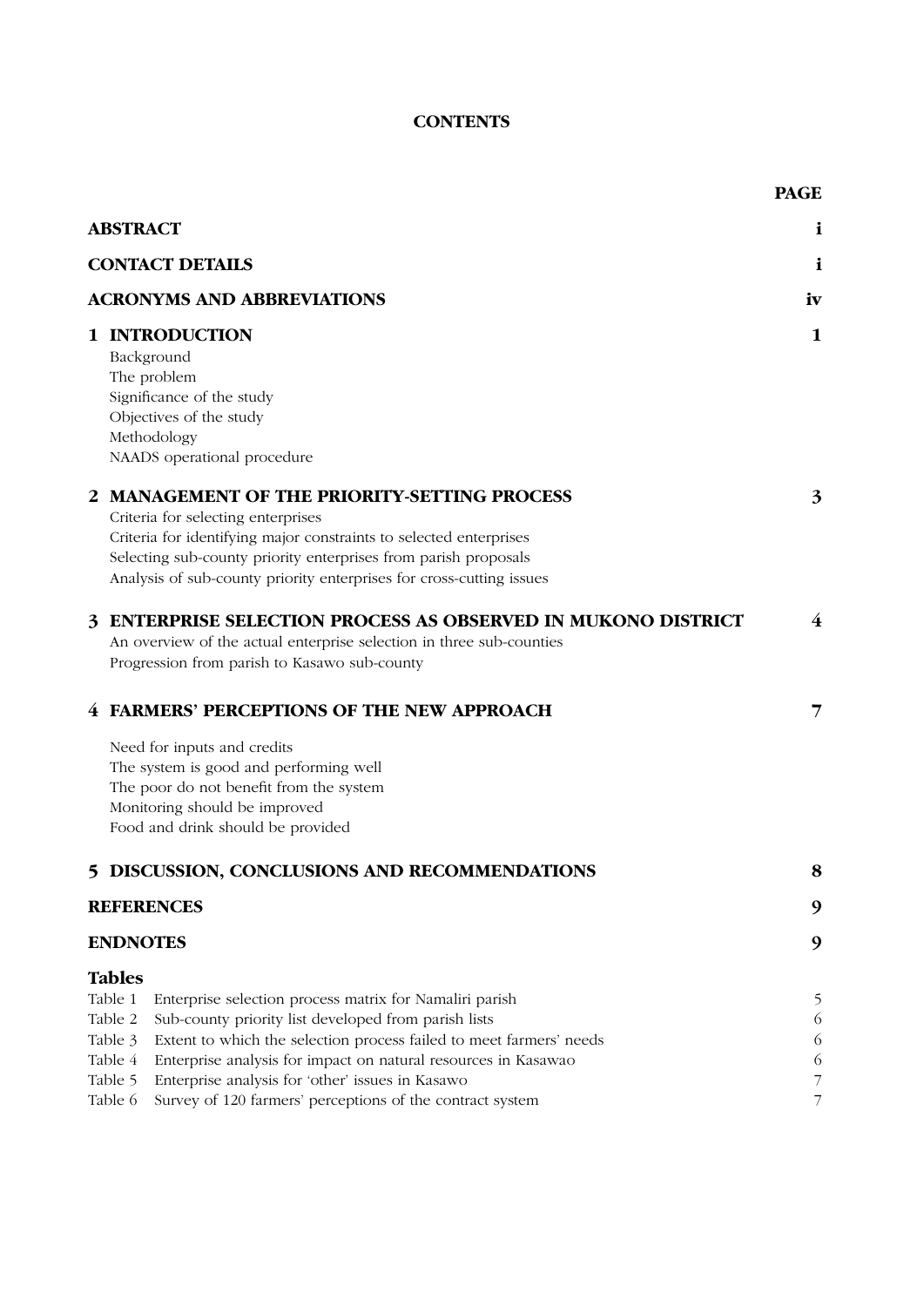# **Acronyms and abbreviations**

| GOU          | Government of Uganda                                  |
|--------------|-------------------------------------------------------|
| <b>MAAIF</b> | Ministry of Agriculture Animal Industry and Fisheries |
| <b>NAADS</b> | National Agricultural Advisory Services               |
| NGO          | Non-Governmental Organisation                         |
| <b>PEAP</b>  | Povery Eradication Action Plan                        |
| <b>PMA</b>   | Plan for the Modernisation of Agriculture             |
|              |                                                       |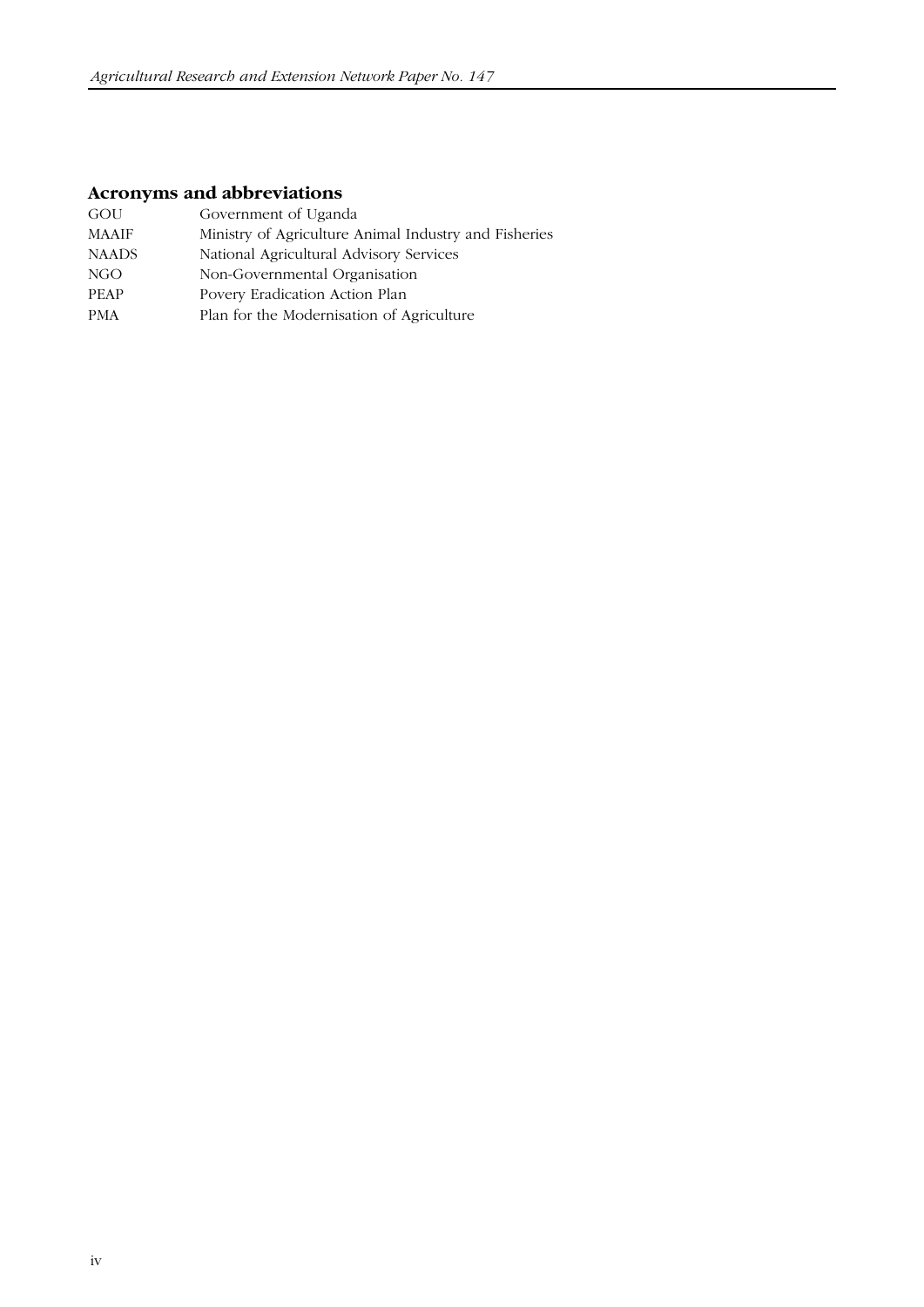# **PRIORITISING FARMERS' EXTENSION NEEDS IN A PUBLICLY-FUNDED CONTRACT SYSTEM OF EXTENSION: A CASE STUDY FROM MUKONO DISTRICT, UGANDA**

#### **1 INTRODUCTION**

#### **Background**

The predicament arising from declining per capita food production poses immense challenges for organisations engaged in promoting agricultural development. Agricultural extension services are under constant pressure to respond to the ever-growing challenges of increasing food production. This pressure is giving rise to calls for changes in the traditional public extension systems which are now seen as outdated, top-down, paternalistic, inflexible, subject to bureaucratic inefficiencies and therefore unable to cope with the dynamic demands of modern agriculture (Rivera et al., 2000). Processes of change have been under way for some time but in many developing countries these have been accelerated by structural adjustment reforms aimed at reducing public-sector spending (Chapman and Tripp, 2003). In the sub-Saharan African countries, the pressure to change has been exacerbated by structural adjustment programmes that have rendered the traditional public extension systems unsustainable.

In response to the growing criticism of its cost, lack of efficiency and failure to pursue programmes that foster equity, public extension systems are experimenting with a variety of approaches aimed at improving accountability and efficiency. Contracting, decentralising, cost sharing, cost recovery and withdrawal from selected services are some of the options being adopted by various governments in privatising government services (Sulaiman and Van den Ban, 2003). 'Contracting extension' is one strategy increasingly being promoted by the World Bank and other donors to expand extension coverage and improve performance and impact.

 The Government of Uganda (GOU) is taking a lead in reforming its public extension system in conformity with the rest of its economic transformation programme. The Government's strategy for this transformation is spelt out in its Poverty Eradication Action Plan (PEAP) which was launched in 1997. PEAP is a mediumterm development plan to guide policy and provide a framework for detailed sector and district plans. It aims to eliminate poverty, increase the incomes of poor people and ensure good governance. It is based on four pillars – one of which is directly increasing the ability of the poor to raise their incomes. Based on this pillar, the government launched the Plan for Modernisation of Agriculture (PMA) in the year 2000, with a mission to eradicate poverty by transforming agriculture from a subsistence to a commercial activity. The priority areas for government action on PMA are: research and technology development, agricultural advisory services, agricultural education, access to

rural finance, agro-processing and marketing, natural resource utilisation and management, and supportive physical infrastructure.

To improve the relevance and effectiveness of agricultural advisory services under the PMA, the National Agricultural Advisory Services (NAADS) was created by an Act of Parliament in 2001 to spearhead the privatisation of the public extension system (GOU, 2001). The system is, therefore, gradually being phased out and replaced by a contract extension system or 'private service provider advisory system' coordinated by NAADS. Essentially, these service providers operate on contractual bases with farmers' organisations. They may be non-governmental organisations (NGOs), or private individuals, or firms offering advice or training on agricultural production.

NAADS is further guided by, and indeed fulfils, government policies on decentralisation, liberalisation, privatisation and increased participation of the people in decision-making. According to the Ministry of Agriculture Animal Industry and Fisheries (MAAIF), NAADS aims to develop a demand-driven, client-oriented and farmer-led agricultural advisory service delivery system particularly targeting the poor and women (MAAIF, 2000). The specific objectives of NAADS are to:

- increase the availability of appropriate advice and information to categories of farmers in an equitable and cost-effective manner;
- avail appropriate technologies in sufficient quantities to meet identified farmers' needs;
- assure the quality of advice and information provided to farmers by service providers;
- enhance the capacity of private-sector service providers to meet farmers' advice and information needs; and
- develop appropriate farmer-controlled institutional structures and processes for managing NAADS at all levels.

NAADS plans to achieve these objectives by providing public funds to farmers' groups on a scaled counterpart contribution basis that foresees the proportion of the farmers' contribution gradually increase. The funds are used to enable the farmers to engage private-sector agricultural advisors to provide farmer-identified priority services and to engage researchers to develop technologies at their district and sub-county level. To ensure the effectiveness of the new approach, NAADS plans to:

- provide needs-based training to service providers and farmers' leaders;
- set and enforce standards for qualification and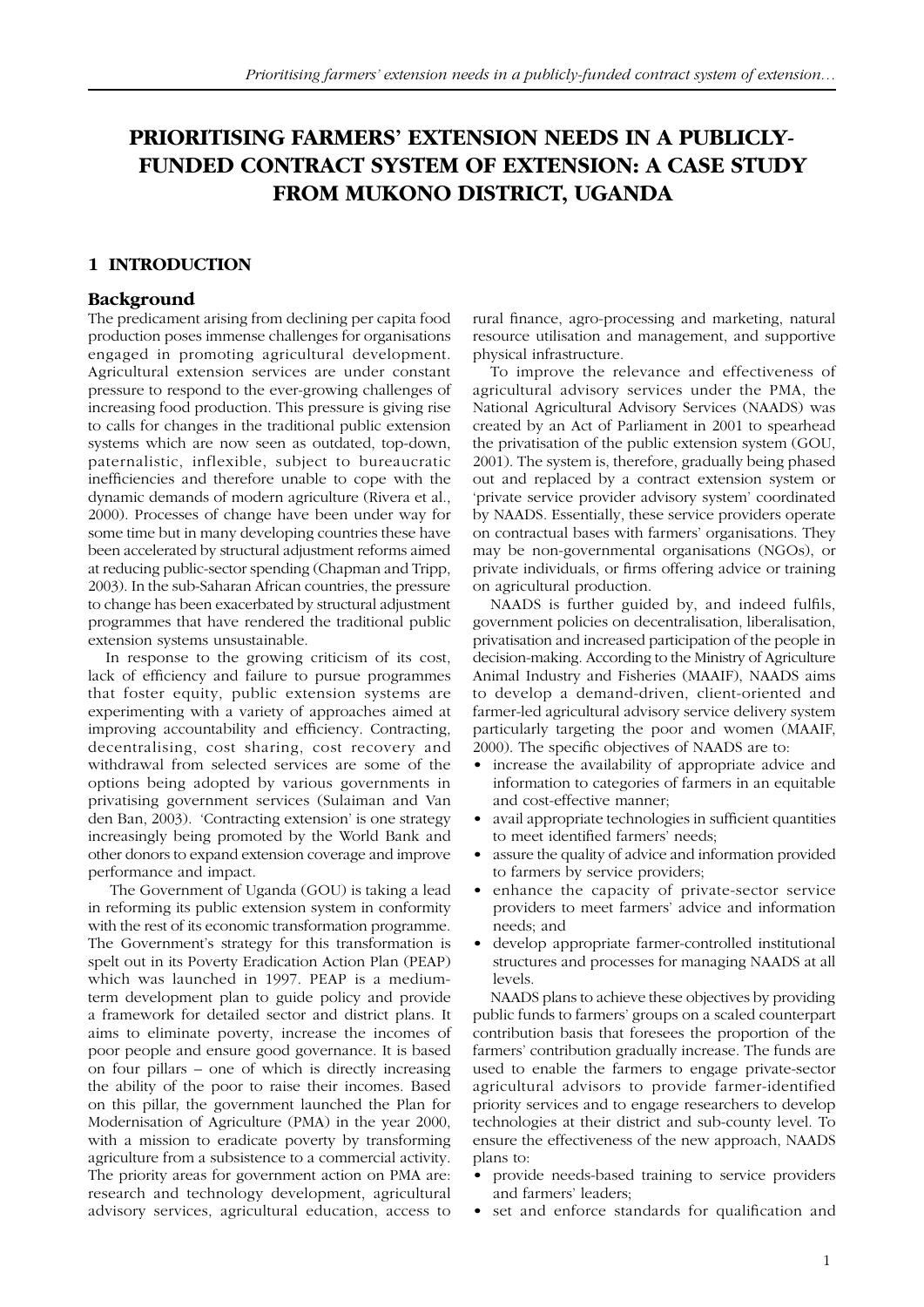performance of service providers; and

• encourage farmers to form groups from the grassroots level up to national level, to enable articulation and support of farmers' needs.

The actual implementation of the NAADS programme began with a pilot programme in 24 sub-counties, scattered over six districts (including Mukono). Since then, the number of districts has been increasing and the plan is to cover them all over a period of 25 years.

#### **The problem**

Little is known about systems for contracting extension. They are generally too new to show evidence of impact on the farming community or service provision. Case studies commissioned by the World Bank (Rivera et al., 2000) focused mainly on implementation without sound impact evaluation being done. In a related study, White and Eicher (1999) observed that there was lack of conclusive evidence that NGOs are more efficient than government or private agencies in delivering farmer support services. There is, therefore, no existing evidence to show that the new extension system set up by NAADS will be more effective than the public system being phased out. There is a need, therefore, for empirical evidence of the effectiveness of the new system. This paper reports on a study that was focused on the system's effectiveness in engendering grassroots participation and control of the extension priority-setting agenda.

#### **Significance of the study**

Contractual extension is new in Africa, so there is no experience to borrow from. As a corollary, NAADS is charting its own course and developing its own experience as it spreads across the country. Its performance will improve by self-reflection, through drawing from its own lessons and using them to make adjustments. Accordingly, this study set out to generate and provide information that could be used to improve upon the programme as it covers more districts and sub-counties. The findings can enhance NAADS activity delivery and provide valuable material for teaching at agricultural training institutions.

#### **Objectives of the study**

The main objective of the study was to assess the effectiveness of the contract system of extension in facilitating demand-driven processes in Mukono District. Specifically, the study sought to establish how farmers' needs are identified and prioritised for delivery of extension services under the new system, and what farmers felt about it.

#### **Methodology**

The study was conducted in Mukono District, which is located in the central region of the country, 25 km from the capital, Kampala. The district has about  $800,000<sup>1</sup>$ inhabitants, 83% of whom are rural, predominantly involved in small-scale and subsistence farming. Crops cultivated include: cassava, maize, sweet potatoes, bananas, beans and groundnuts as major food crops, and coffee, vanilla, cocoa, sugar cane and tea as the main cash crops.

The district was selected purposively for its central location, relatively well developed infrastructure and accessibility to market. Due to these characteristics, Mukono was expected to be very receptive to the new contractual extension and to provide valuable experiences for districts with similar conditions as NAADS spreads across the country. The study was done in three sub-counties – Kasawo, Nakisunga and Wakisi.

Data on the process of identifying farmers' needs was collected between October 2002 and March 2004 through direct observation of the enterprise prioritysetting and selection meetings at parish and sub-county levels. In addition, 120 farmers were surveyed for their perceptions of NAADS.

#### **NAADS operational procedure**

Uganda is divided into 56 districts, each of which is divided into a number of sub-counties, depending on the size of the district. Mukono District, for example, is divided into 24 sub-counties. Each sub-county, in turn, is divided into a number of parishes. The parishes are further divided into villages. Villages, parishes, sub-counties and districts are local government administrative units.

NAADS is managing the process of shifting from a public to a private extension delivery system through a small secretariat. As a strategy for achieving its objectives, NAADS supports the establishment and development of farmers' institutions, starting with groups at village level<sup>2</sup> feeding into forums at the sub-county level. Thus a subcounty farmers' forum is composed of representatives from its various farmers' groups. The intention is to form farmers' forums at district and national levels as well.

The process through which farmers' priorities are translated into funded NAADS activities is complex. When NAADS moves into a district, its initial major activities include sensitisation of the leadership at various levels about the NAADS programme and what the conditions are for farmers participating in it. This is usually followed by institutional development activities. To assist with these, NAADS generally recruits NGOs and other suitable service providers to: mobilise the farmers; either form new groups where they do not exist already or transform existing groups to ensure compliance with the NAADS programme; form subcounty farmer forums; and provide training. Part of the training involves improving the farmers' capacity to articulate their own needs.

This is followed by the selection and prioritisation of enterprises, also facilitated by the NGOs or other suitable service providers. Enterprises are defined as crop or livestock species about whose production or post-harvest management farmers may require advice. At group level, farmers select four to six such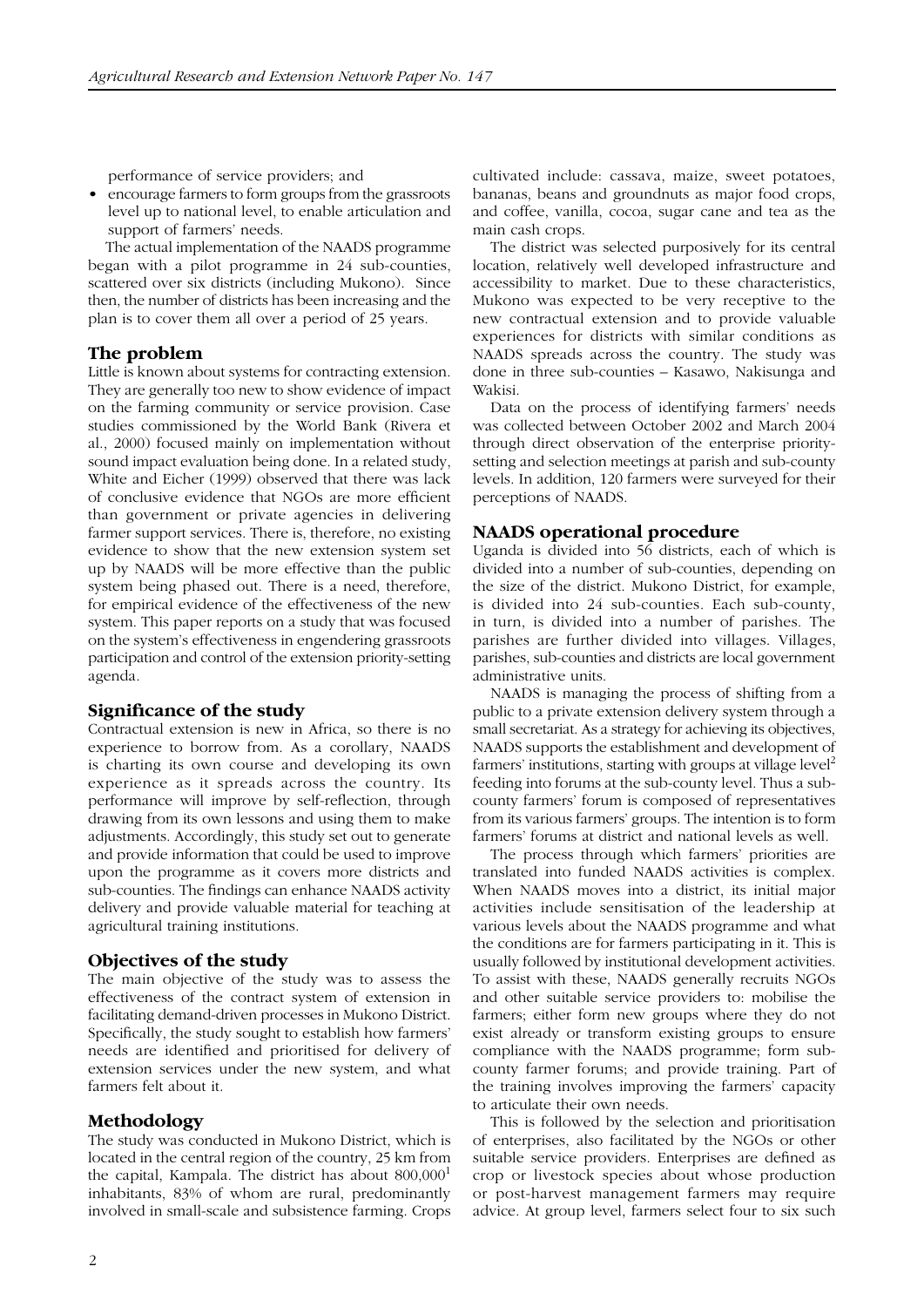enterprises. (The actual number of enterprises selected is set by the NAADS secretariat, depending on what it feels would be feasible given the resources available. The criteria for identifying priorities are also given by NAADS.)

The priority lists of all the groups in a parish are then submitted to the parish level where they are subjected to a further selection and prioritisation process to produce a single priority list for the parish. In turn, the parish priority lists are submitted to the sub-county farmers' forum where the process is repeated in order to come up with a sub-county priority list.

Once the priority list has been established, each sub-county works out a budget for providing advisory services and submits it to the NAADS executive. NAADS then allocates funds to the districts based on the consolidated sub-county plans and budgets. From the funds allocated to them, the sub-counties identify suitable advisory service providers and award them contracts to organise appropriate extension activities.

#### **2 MANAGEMENT OF THE PRIORITY-SETTING PROCESS**

#### **Criteria for selecting enterprises**

The selection of enterprises is based on guidelines developed by the NAADS secretariat and disseminated to the districts and sub-counties. The actual selection process is contracted out to NGOs who organise farmers' meetings and facilitate the process of compiling the priority enterprises, which are then consolidated at parish and sub-county levels. The NGOs are also responsible for identifying and compiling a list of the major constraints for the selected priority enterprises for the sub-county.

The enterprise selection guidelines are based on key attributes considered to be important for the various enterprises. The attributes are weighted according to their perceived relative importance. Below are the attributes with their weightings in parentheses.

- Profitability of the enterprise (4): Factors considered under this attribute are costs of production, consumer demand for the product, yields, scale of production, and efficiency of resource use.
- Availability of market, including size and requirement of markets, (3): Consideration of this attribute is based on the perception that some enterprises are more 'marketable' than others, depending on factors like location, infrastructure, processing skills and climate.
- Low financial outlay (2): i.e. initial capital needs (including land), variable production costs (raw materials, hired labour, etc.) and market research.
- Low risks (2): Factors considered under this attribute include ecological and climatic requirements, conflict trends, and elasticity of demand, storage requirements, perishability, and availability of inputs.
- Farmers' production knowledge (1): i.e. whether farmers have the necessary experience.

The total score for each enterprise is calculated by (a) multiplying the number of farmers who mention the attribute by the weight of that attribute, and (b) totalling these weighted attributes. The enterprises are then ranked in order of their total scores. The first six (or however many NAADS is prepared to fund) are then given priority at the respective level (group, parish, or sub-county).

The facilitators are expected to prepare a matrix showing all the enterprises against the enterprise selection criteria explained above. The following questions guide the process of completing the matrix for each enterprise:

- How many farmers know that this enterprise is profitable?
- How many farmers agree that the products from the enterprise are easy to market?
- How many farmers agree that the financial outlay is low?
- How many farmers agree that the risks from the enterprise are low?
- How many farmers have experience in the enterprise?

Positive responses to the questions are indicated by a show of hands.

The priority enterprises are subjected to an additional analysis to identify major constraints for each one, using guidelines also set by NAADS.

#### **Criteria for identifying major constraints to selected enterprises**

After selecting the enterprises, the farmers consider each one and highlight two or three priority constraints that are preventing, or could prevent, its success. The facilitators give some help with this process:

- The farmers are guided to list the problems related to each enterprise. Each problem can be written on a separate piece of paper or card (or an agreed symbol may be used to represent each).
- It may be necessary to group the problems into themes such as soil, water, pests and diseases, production process, post-harvest, marketing, etc.
- The farmers are helped to discuss and link the problems to identify their root causes. Asking how the problem comes about and how many farmers are affected by it leads to an understanding of the extent of a problem and which categories of farmers it affects.
- During the process a problem tree is constructed to identify the constraints.
- The farmers are guided to rank these constraints. This helps to determine the three to six priority constraints for which the farmers can request advisory or technology development services.

The selected enterprises and their constraints are compiled in a format designed by NAADS and submitted to the next level in the hierarchy (parish or sub-county).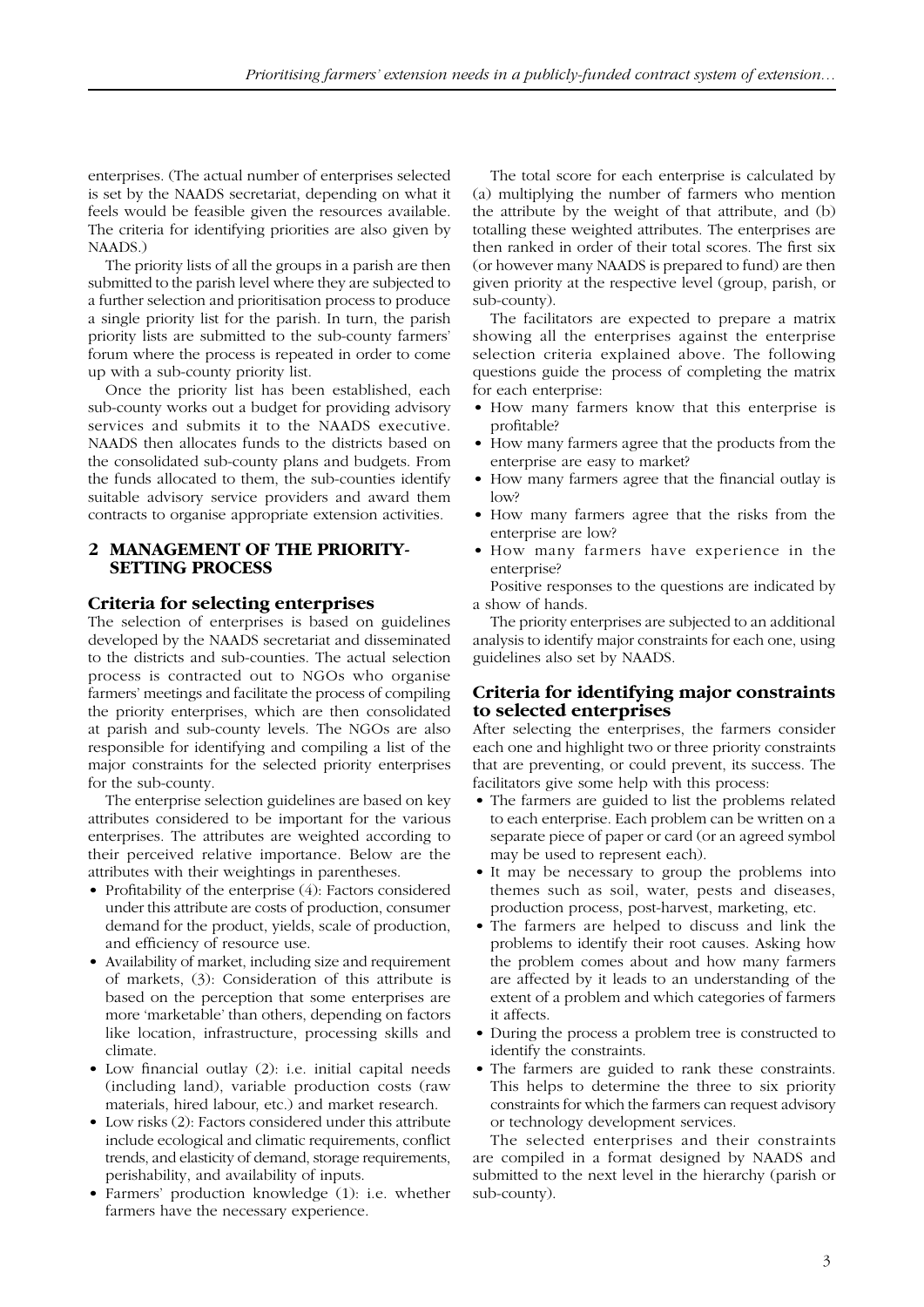#### **Selecting sub-county priority enterprises from parish proposals**

Once the parish proposals, including priority enterprises and related constraints, have been received at the sub-county offices, the farmers' forum, assisted by technical experts and local government staff, work through them, using matrix scoring and ranking, to identify the priorities for sub-county advisory services and technology development in each enterprise. The priorities thus identified eventually go into the subcounty NAADS plans and are translated into contracts for service providers.

The selected sub-county priorities are also subjected to yet another set of analysis of cross-cutting issues.

#### **Analysis of sub-county priority enterprises for cross-cutting issues**

The selected sub-county priorities are subjected to three different types of analysis: poverty targeting, gender mainstreaming, and natural resources management and productivity.

Concerning poverty targeting, the following questions are asked about each enterprise in the sub-county meeting:

- Who are in the target group (the vulnerable or not)? By what proportion?
- Who are the participants (stakeholders, semicommercial or commercial)? At what level (as owners or labourers)?
- What are the major resources required? Do the poor have access to them?
- What are the specific constraints to the poor being involved in the enterprise? How can these constraints be addressed?
- What are the specific opportunities for the poor?
- Who are the major beneficiaries?

The gender mainstreaming enterprises are analysed using the following guidelines:

- Who are the participants (men, women or children)?
- What are the roles involved in this enterprise?
- What are the major resources required?
- Who has access to the required resources?
- Who has control over the required resources?
- What are the specific constraints for each? How can these constraints be addressed?
- What are the specific opportunities for each?
- Who are the major beneficiaries?
- Does the enterprise promote balanced development? If not, why should it be supported (its strong points)?
- How will the gaps be addressed?

With respect to natural resources management and productivity, the analysis involves two aspects: impact of the enterprise on the natural resources and activities involved in the enterprise. On a scale of +5 (significant positive impact) to -5 (significant negative impact), and where 0 is 'no impact' or 'irrelevant', each enterprise is assessed for its impact on: soils, water, wetlands, natural forests and forest products, capture fisheries, and biodiversity/wild life.

To assess the enterprise activities, particularly involvement of input use, a scale similar to the one above is used. For each enterprise, the facilitators establish if the enterprise involves agro-chemicals (fertilisers, pesticides, herbicides), water storage (tanks, dams) for livestock or aquaculture, water extraction (pumping), irrigation, and agro-forestry.

#### **3 ENTERPRISE SELECTION PROCESS AS OBSERVED IN MUKONO DISTRICT**

# **An overview of the actual enterprise se- lection process in three sub-counties**

As pointed out earlier, this paper is based on a study carried out in three sub-counties of Mukono District – Kasawo, Nakisunga and Wakisi. The actual application of the NAADS guidelines varied substantially between these sub-counties, depending on the facilitators. In Nakisunga the process started with farmers' groups then proceeded to parish and sub-county levels. In Kasawo and Wakisi, enterprise selection took place only at parish and sub-county levels. Whereas, in Nakisunga, farmers' groups identified their priorities which their leaders then took to (and defended at) the parish level, in Kasawo and Wakisi, farmers' groups had no opportunity to discuss their needs among themselves. Instead, individual farmers from various village-level groups registered in the parish who managed to attend the parish meetings were asked to list the crops and animals of interest to them. The enterprise lists generated were then analysed using the guidelines discussed above. If there were two or more selection meetings within the same parish, the selections from the various meetings were compiled to form the parish proposal.

#### **Progression from parish to Kasawo sub-county**

#### *Parish enterprise selection meetings in Kasawo subcounty*

In Kasawo sub-county, the needs identification process began at parish level. Two to three enterprise selection meetings were organised by a local NGO contracted by NAADS in each of Kasawo's six parishes. The lists generated at these meetings were consolidated into a single parish proposal which was then forwarded to the sub-county.

The following account is based on observations made in one of three parish meetings held in Namaliri parish. The meeting was attended by 17 farmers (11 women and six men) representing five farmers' groups. This attendance was poor considering that each group had an average membership of 20. Asked why this was so, one of the group chairpersons replied that most farmers had lost hope because NAADS activities were not taking place as fast as they had anticipated. Some farmers also felt they were involved in a worthless exercise and that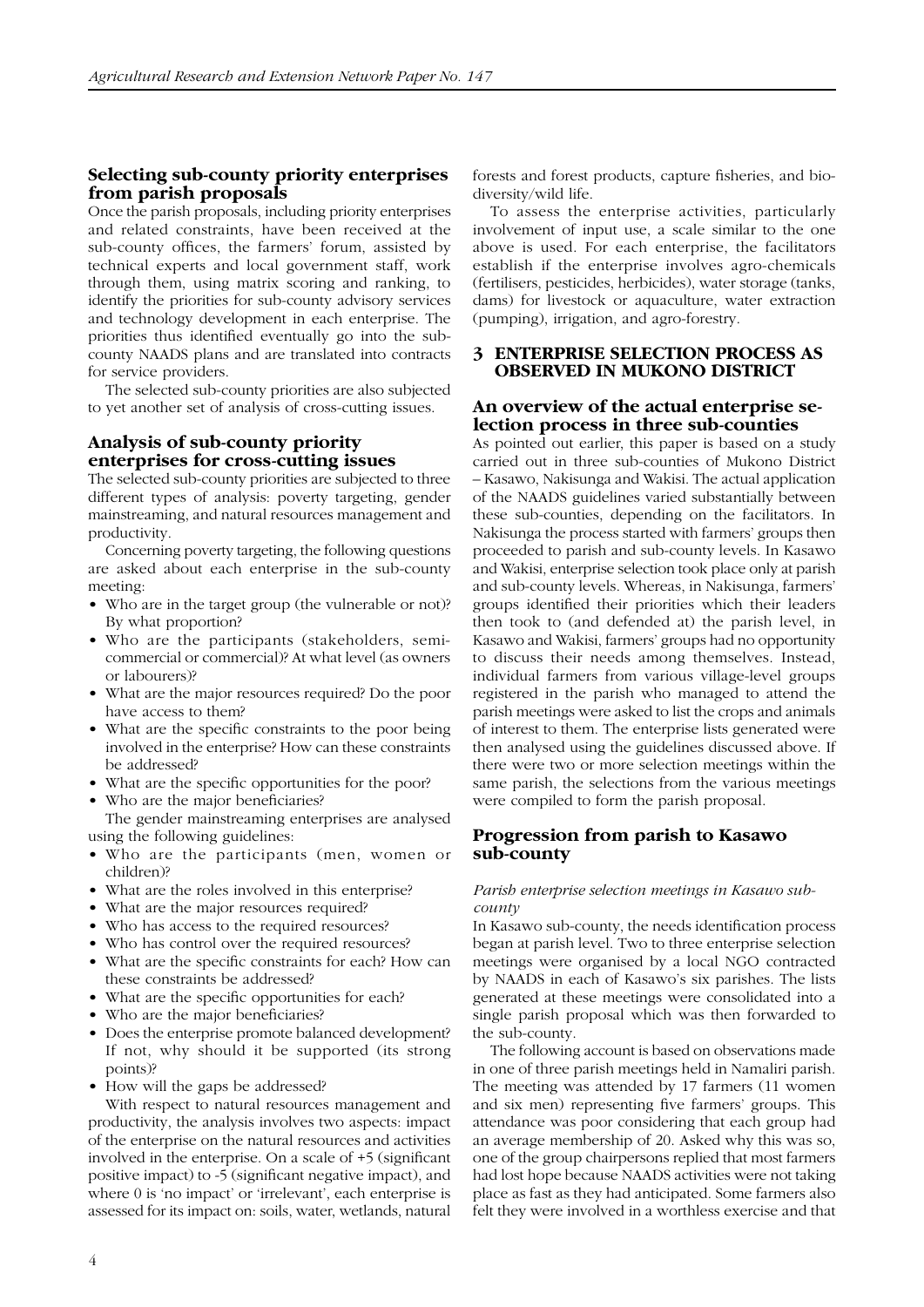| Table 1 Enterprise selection process matrix for Namaliri parish |                                    |                                |                           |                                      |                                          |             |  |  |
|-----------------------------------------------------------------|------------------------------------|--------------------------------|---------------------------|--------------------------------------|------------------------------------------|-------------|--|--|
| Enterprise                                                      | Profitability-high<br>$(weight=4)$ | Ease of market<br>$(weight=3)$ | Low risks<br>$weight = 2$ | Financial outlay<br>$low (weight=2)$ | Production<br>knowledge<br>$weight = 1)$ | Total score |  |  |
| Banana                                                          | $12 = 48$                          | $20 = 60$                      | $19 = 38$                 | $18 = 36$                            | $14 = 14$                                | 296         |  |  |
| Pigs                                                            | $11 = 44$                          | $13 = 39$                      | $10 = 20$                 | $13 = 26$                            | $14 = 14$                                | 143         |  |  |
| Local goats                                                     | $04 = 16$                          | $14 = 42$                      | $15 = 15$                 | $14 = 28$                            | $13 = 13$                                | 129         |  |  |
| Maize                                                           | $15 = 60$                          | $02 = 06$                      | $09 = 18$                 | $13 = 26$                            | $13 = 13$                                | 123         |  |  |
| Vanilla                                                         | $15 = 60$                          | $10 = 30$                      | $02 = 04$                 | $07 = 14$                            | $09 = 09$                                | 117         |  |  |
| Pumpkin                                                         | $06 = 24$                          | $18 = 54$                      | $10 = 20$                 | $15 = 30$                            | $09 = 09$                                | 107         |  |  |
| Local cattle                                                    | $06 = 24$                          | $10 = 30$                      | $10 = 20$                 | $04 = 08$                            | $11 = 11$                                | 93          |  |  |
| Rice                                                            | $05 = 20$                          | $11 = 33$                      | $14 = 28$                 | $00 = 00$                            | $04 = 04$                                | 85          |  |  |
| Melon                                                           | $06 = 24$                          | $04 = 12$                      | $04 = 08$                 | $08 = 16$                            | $05 = 05$                                | 65          |  |  |
| Exotic cattle                                                   | $10 = 40$                          | $07 = 21$                      | $00 = 00$                 | $00 = 00$                            | $03 = 03$                                | 64          |  |  |
| Moringa                                                         | $03 = 12$                          | $06 = 18$                      | $06 = 12$                 | $03 = 06$                            | $03 = 03$                                | 51          |  |  |
| Fish farming                                                    | $04 = 16$                          | $08 = 24$                      | $01 = 01$                 | $00 = 00$                            | $02 = 02$                                | 44          |  |  |
| Chickens                                                        | $06 = 24$                          | $03 = 09$                      | $00 = 00$                 | $00 = 00$                            | $04 = 04$                                | 37          |  |  |
| Tomato                                                          | $05 = 20$                          | $00 = 00$                      | $00 = 00$                 | $00 = 00$                            | $06 = 06$                                | 26          |  |  |
| Exotic goats                                                    | $03 = 12$                          | $02 = 06$                      | $01 = 02$                 | $00 = 00$                            | $05 = 05$                                | 25          |  |  |
| Passion fruit                                                   | $02 = 08$                          | $02 = 06$                      | $01 = 02$                 | $00 = 00$                            | $03 = 03$                                | 20          |  |  |
| Eucalyptus                                                      | $02 = 08$                          | $02 = 06$                      | $01 = 20$                 | $01 = 02$                            | $02 = 02$                                | 20          |  |  |
| Coffee                                                          | $00 = 00$                          | $01 = 03$                      | $00 = 00$                 | $00 = 00$                            | $17 = 17$                                | 20          |  |  |
| Pineapple                                                       | $02 = 08$                          | $03 = 09$                      | $00 = 00$                 | $00 = 00$                            | $02 = 02$                                | 19          |  |  |
| Mushroom                                                        | $00 = 00$                          | $01 = 03$                      | $01 = 02$                 | $02 = 04$                            | $01 = 01$                                | 10          |  |  |

the things they were selecting would be turned down at the sub-county meeting.

At the beginning of the meeting, the facilitator requested the farmers present to list all the crop and livestock enterprises of interest to them. The farmers randomly mentioned the enterprises listed in Table 1. These enterprises were then analysed using the five factors prescribed by NAADS, described above. The resulting matrix, in order of priority, is shown in Table 1. The score of each criterion is the number of farmers agreeing that the criterion characterises the particular enterprise, multiplied by the criterion weight.

The six highest-scoring enterprises became the priorities in this meeting. These were banana, pigs, local goats, maize, vanilla and pumpkin. According to NAADS, the justification for using their criteria was to focus on commercially-oriented enterprises. However, the ability of the criteria to deliver the intended outcome is questionable. For instance, in none of the enterprises mentioned was the farmers' production knowledge established. Instead, 'experience' was determined by simply recording the number of those involved in the production of the enterprises. It was assumed that thorough knowledge of an enterprise was the same as simply having experience of its management. Some of the farmers complained that the arithmetic involved in the whole exercise was too complex and that they did not know how they came up with the priorities.

 The next stage in the Namaliri meeting was to identify problems and suggest possible solutions to them. Almost in a chorus, some of the farmers shouted, 'We want money'. They complained that they had gained nothing so far, yet NAADS was in its second year of operation. 'Why do you always tell us there is no money when you come in expensive vehicles like this?' shouted some farmers. They complained that NAADS concentrates on the management of crops and animals, which they said they knew enough about already. They mentioned that the Uganda National Farmers Association and other NGOs had already conducted training courses on these subjects for the farmers, so NAADS was contributing nothing new. Instead of superfluous knowledge, they wanted inputs and money.

The meeting ended inconclusively shortly after this confusion without analysis of all the enterprises. Some of the farmers said they were tired of the tedious planning process without seeing any substantial benefits.

The report from this meeting, with the incomplete analysis, was combined with reports from the other two meetings in the parish to produce a single parish report, and the top six enterprises were forwarded to the sub-county.

#### *The sub-county enterprise selection meeting*

The Kasawo sub-county enterprise selection meeting was attended by 10 people, including members of the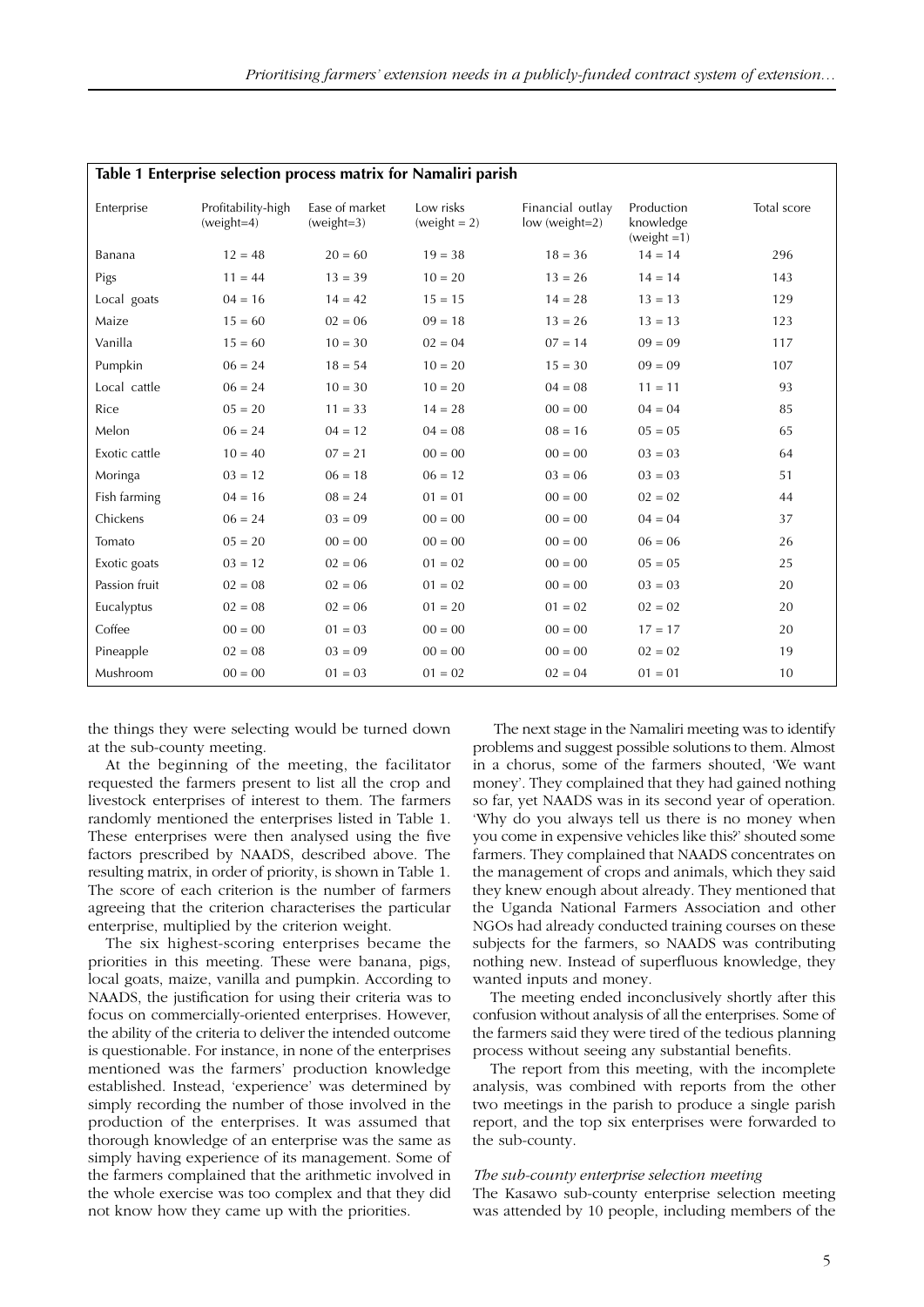|                                                          |           |          | Table 2 Sub-county priority list developed from parish lists |          |        |        |                 |  |
|----------------------------------------------------------|-----------|----------|--------------------------------------------------------------|----------|--------|--------|-----------------|--|
| Enterprise                                               | Kabimbiri | Namaliri | Kakunakulu                                                   | Kigogola | Kasana | Kitovu | Total<br>scores |  |
| Banana                                                   | 161       | 296      | 289                                                          | 94       | 341    | 104    | 1284            |  |
| Chicken                                                  | 250       |          | 284                                                          | 125      | 388    | 202    | 1249            |  |
| Vanilla                                                  | 202       | 117      |                                                              |          | 498    |        | 817             |  |
| Cattle                                                   | 180       |          |                                                              | 104      | 415    | 99     | 798             |  |
| Pigs                                                     | 165       | 143      |                                                              | 77       | 355    |        | 740             |  |
| Beans                                                    | 222       |          | 311                                                          |          |        |        | 533             |  |
| Potato                                                   |           |          |                                                              |          | 352    |        | 352             |  |
| Coffee                                                   |           |          | 283                                                          | 54       |        |        | 337             |  |
| Goats                                                    |           | 129      |                                                              | 84       |        | 95     | 308             |  |
| Vegetable                                                |           |          | 302                                                          |          |        |        | 302             |  |
| Maize                                                    |           | 123      |                                                              |          |        | 113    | 236             |  |
| Passion fruit                                            |           |          | 232                                                          |          |        |        | 232             |  |
| Pumpkin                                                  |           | 107      |                                                              |          |        |        | 107             |  |
| Cocoa                                                    |           |          |                                                              |          |        | 102    | 102             |  |
| $NB: Total scores = Sum of scores from the six parishes$ |           |          |                                                              |          |        |        |                 |  |

sub-county forum, the sub-county NAADS Coordinator, other sub-county extension workers and some advisory service providers. Reports from all the parishes were summarised and presented. The scores from each of the six parishes in Kasawo, including Namaliri, were summed up and a sub-county priority list worked out from them (Table 2).

The six highest-scoring enterprises became the sub-county priority. Participants agreed to combine beans, pumpkins and vegetables to form one enterprise – vegetables. This raised the ranking of vegetables from number six to three. In the end, Kasawo sub-county's six enterprises for 2003–4 were, in order of importance, bananas, local chicken, vegetables, vanilla, cattle and pigs.

#### **Table 3 Extent to which the selection process met farmers' needs**

| Parish     | No.<br>submitted<br>by parish | No.<br>approved<br>by sub-<br>county | $\frac{0}{0}$<br>priorites<br>approved | Total<br>score of<br>top six<br>enterprises<br>(see<br>Table 2) |
|------------|-------------------------------|--------------------------------------|----------------------------------------|-----------------------------------------------------------------|
| Kabimbiri  | 6                             | 6                                    | 100                                    | 1180                                                            |
| Kasana     | 6                             | 5                                    | 83                                     | 2349                                                            |
| Kakunakulu | 6                             | 5                                    | 83                                     | 1701                                                            |
| Namaliri   | 6                             | 4                                    | 67                                     | 915                                                             |
| Kigogola   | 6                             | 4                                    | 67                                     | 538                                                             |
| Kitovu     | 6                             | 3                                    | 50                                     | 715                                                             |

Comparison of priority lists generated at parish level with the final sub-county list (Table 3) reveals that some parishes failed to obtain support for a number of their preferred enterprises and in some cases were going to get services for enterprises they had not considered as priorities. Only one parish, Kabimbiri, got all that it wanted. Kitovu missed 50% of its preferred enterprises, three of which, goats, maize and cocoa, were not approved. Instead, they were going to get advisory services on beans (vegetables), vanilla and pigs.

No prioritisation method is without its problems and the process will always involve compromises. The comments of some of the farmers at the parish meeting reveal that they are aware that they are participating in a voting exercise that involves much time-consuming work at the parish and village level to derive a small set of priorities for the entire sub-county. It is thus easy to sympathise with their frustration. In addition, the scoring method appears to have serious flaws. First, although it is understood that the final sub-county list can only include six enterprises, there seems no good reason not to allow scores from more than six enterprises to be carried forward from the parish level, where they might influence the final sub-county ranking. Second, each parish's score for a particular enterprise is influenced in part by the number of farmers that vote. Thus a high score for an enterprise is partly a function of the total number of farmers available in a parish meeting to raise their hands. Some form of 'proportional representation' may be relevant, but it should presumably be based on

#### **Table 4 Enterprise analysis for impact on natural resources in Kasawo**

| Criteria                                                                                                            | Banana | Chicken | Vegetable | Vanilla | Cattle | Pigs |  |
|---------------------------------------------------------------------------------------------------------------------|--------|---------|-----------|---------|--------|------|--|
| What is the effect of the enterprise on?                                                                            |        |         |           |         |        |      |  |
| Soil                                                                                                                | $+2$   | $+1$    | $+2$      | $+4$    | $+1$   | $+2$ |  |
| Water                                                                                                               | $+3$   |         | $+3$      | $+3$    | $+1$   | $+3$ |  |
| Wetland                                                                                                             | $-5$   | 0       | $+4$      | -5      | $+1$   | $-2$ |  |
| Natural forests/ products                                                                                           | $+4$   | $+2$    | $+4$      | $+2$    | $+2$   | $+1$ |  |
| Captive fishes                                                                                                      | $-5$   | $+1$    | $+1$      | -5      | $+2$   | $+1$ |  |
| Bio-diversity                                                                                                       | 0      | $+1$    | $+3$      | $+1$    | $+1$   | $+1$ |  |
|                                                                                                                     |        |         |           |         |        |      |  |
| $\overline{5}$ cignificant positive impact: 0 no impact or not relevant: $\overline{5}$ cignificant positive effect |        |         |           |         |        |      |  |

 $\cdot$  impact; 0 no impact or not relevant; +5 significant positive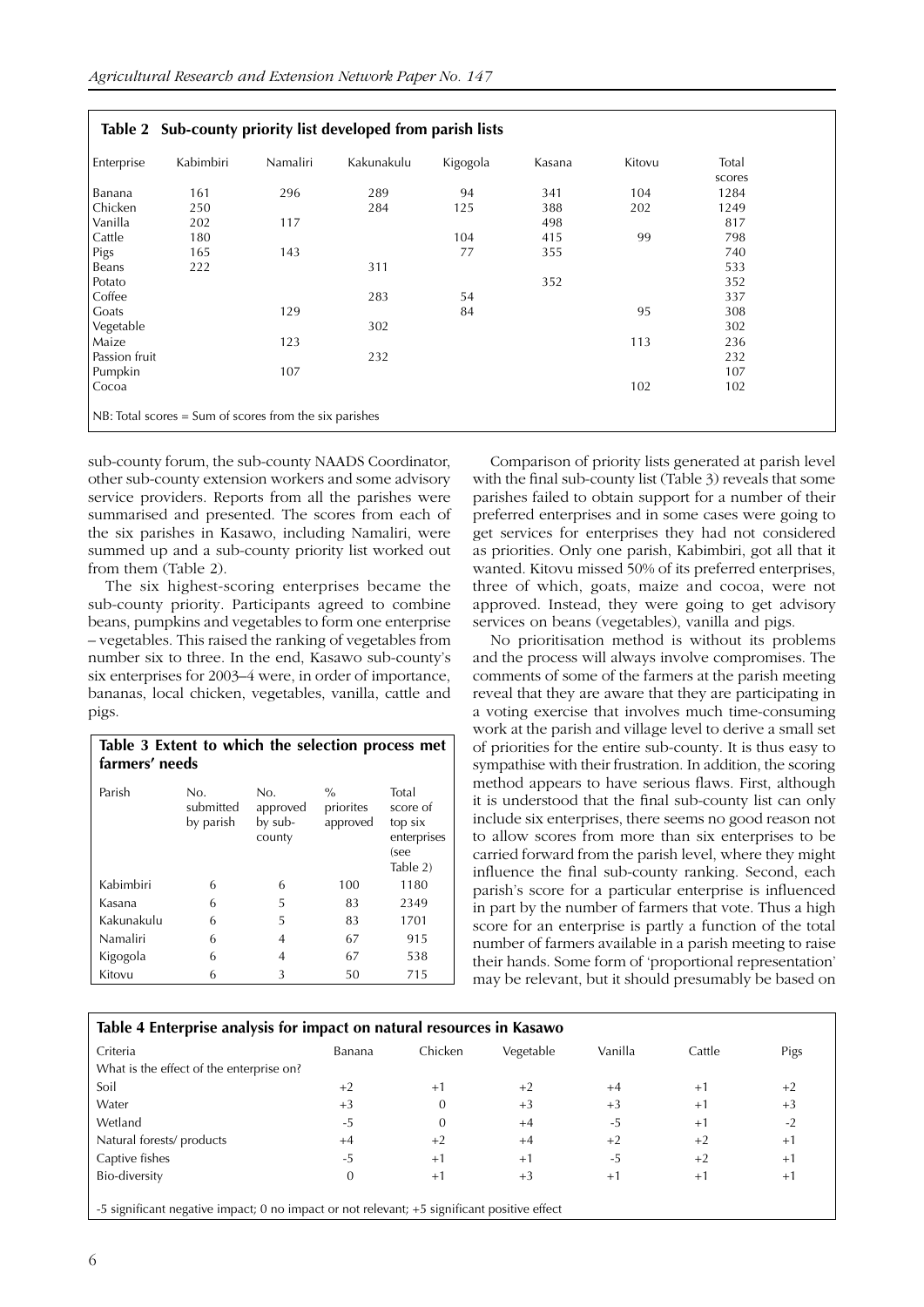| Table 5 Enterprise analysis for 'other' issues in Kasawo     |        |         |           |         |        |      |  |  |
|--------------------------------------------------------------|--------|---------|-----------|---------|--------|------|--|--|
| Issue                                                        | Banana | Chicken | Vegetable | Vanilla | Cattle | Pigs |  |  |
| Access to information                                        | 4      | 3       |           | 4       | 4      | 4    |  |  |
| Improve access to inputs                                     |        | 4       | 5         | 4       |        | 4    |  |  |
| Increase employment                                          |        | 3       | 4         | 4       | 4      |      |  |  |
| Increase market information                                  |        |         | 4         |         |        |      |  |  |
| Reduce market susceptibility                                 |        |         |           |         |        |      |  |  |
| The disabled                                                 |        |         | ำ         |         |        |      |  |  |
| Women                                                        |        | 4       | 4         | 4       |        |      |  |  |
| The elderly                                                  |        |         | ∍         |         |        |      |  |  |
| The young                                                    |        | 3       | 4         | 4       |        | 4    |  |  |
| 0 will not address the issue; 5 strongly addresses the issue |        |         |           |         |        |      |  |  |

parish population rather than meeting attendance. The problem is illustrated by the final column in Table 3, which simply sums the parish columns in Table 2. It is evident that those parishes that had a higher number of total votes were those that were more likely to see a higher percentage of their priorities approved at the sub-county level.

The sub-county priority list was subjected to another analysis based on the impact of each enterprise on natural resources (Table 4). The facilitator in the subcounty meeting asked the effect of each enterprise on soil, water, wetland, natural forests, captive fishes and bio-diversity. The table indicates that banana and vanilla were the enterprises considered to have a negative influence on wetlands and captive fisheries, although these were thought to have a positive impact on soils and forest products. Vegetable production was considered to have a very positive influence on natural resources. In this analysis, enterprises that involved the use of agrochemicals – fertilisers, pesticides and herbicides – were thought to negatively influence natural resources, whereas those that involve water storage (tanks and dams), water extraction (pumping), irrigation and agro-forestry were considered to have a positive impact on natural resources.

 The priority list was subjected to further analysis for yet more concerns. For each enterprise, the facilitator asked whether advisory services would be likely to address the issues of: access to information, access to inputs, employment, market information use, reducing susceptibility to market, and addressing issues of disabled persons, women, the elderly and the young. A summary of their analysis is presented in Table 5 below.

According to the facilitator, the objective of this analysis was to identify issues that needed to be addressed by the service providers which had to be included in their terms of reference. In this case, the lower the score, the stronger the need. However, this did not seem to be the case when designing the advisory needs of the farmers. The emphasis was more on using the prescribed procedure in a mechanical fashion as opposed to using the outcome to improve service provision. In general, the analysis based on the above two additional sets of criteria failed to generate meaningful outcomes. Neither the service providers nor the farmers had a full understanding of the purpose of these two exercises and the analysis was done simply to comply with the guidelines provided by NAADS.

#### **4 FARMERS' PERCEPTIONS OF THE NEW APPROACH**

A survey was conducted of 120 farmers in three sub-counties (Nakisunga, Wakisi and Kasawo) for their perceptions of the new approach to providing agricultural advisory services. Their reactions are based on various experiences with NAADS to date, including participation in some training, mobilisation and planning activities. The farmers' responses are summarised in Table 6.

#### **Need for inputs and credit**

By far the most frequent response involved a call to link service provision to inputs and credit. The majority (72%) of the farmers interviewed felt that NAADS should provide agricultural credit and inputs for them to be able to apply the knowledge and skills they had received. One farmer asked what was the point of spending a lot of money on advice when there were no seeds available at the start of the rains. The chairperson of one group predicted that, if three years of NAADS activity passed without any loans, then activities would stall. He stressed that very few farmers were looking for knowledge, and felt that NAADS was not serious; instead of the expected assistance, it was only providing knowledge. A 60-year-old farmer, who was also a subcounty councillor, suggested that instead of providing food and drink at meetings, farmers should be given

#### **Table 6 Survey of 120 farmers' perceptions of the contract system\***

| Perception                                     | Frequency | $\%$ |  |
|------------------------------------------------|-----------|------|--|
| NAADS should provide credit and inputs         | 86        | 72   |  |
| The system is good                             | 42        | 35   |  |
| The system does not benefit the poor           | 16        | 13   |  |
| Monitoring and follow-up should be<br>improved | 14        | 12   |  |
| Food and drink should be provided              | 08        | 07   |  |
| *Multiple responses possible                   |           |      |  |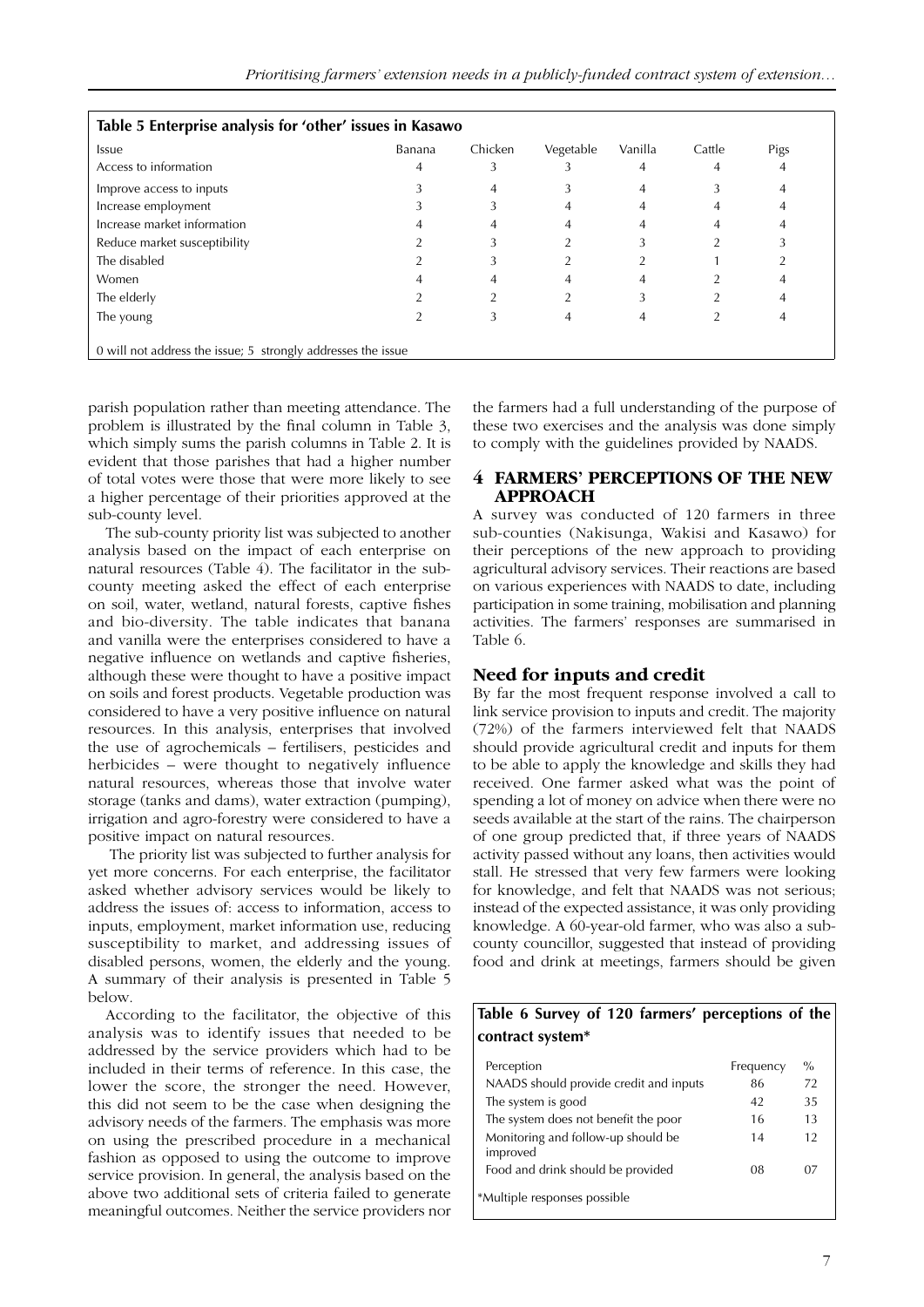seeds instead, otherwise NAADS would not succeed. He added that the farmers were too poor to apply the knowledge it was providing.

In general, the farmers asked for free agricultural inputs, loans or credit facilities for all group members with little or no interest. They suggested provision of improved seeds, agro-chemicals and planting materials free or at reduced prices. Some of them asked for money to pay for wheelbarrows, farm labour, or tractor hire services, or to fund individual members' activities. Many of the farmers were pleased with a bull servicing scheme that had been introduced earlier in which local breeds were improved by crossing them with improved breeds. This had led them to ask for free dairy cattle and crossbred chicken for group members as well.

It is of course not unusual to find farmers requesting credit and inputs when asked for their reactions to any agricultural service scheme, but these responses certainly also reflect frustration with an elaborate consultation process that has so far delivered little that is tangible. To the farmers, the most important issue was not really access to agricultural knowledge and information but how to apply the two on their farms. That is why many of them felt separating advisory service provision and agricultural input provision was a mistake.

#### **The system is good and performing well**

On the other hand, 35% of the farmers interviewed had a favourable attitude towards NAADS. They believed it was doing well in its present form. In particular, they appreciated the training, seminars, sensitisation and mobilisation activities provided through the new system. Some of them called for more sensitisation workshops, training in cattle management and highvalue crops such as vanilla and cardamom, as well as training in group dynamics and leadership, especially at village level. Many of these farmers had been able to take advantage of various training activities and were in hopes that these might continue (and expand into broader service provision).

#### **The poor do not benefit from the system**

Several farmers (13%) did not think NAADS had conferred any benefits on them, and complained about the way programme resources were being spent. Some of them suggested that the service providers and NAADS employees were benefiting from NAADS at the expense of the farmers. They also felt that farmers' representatives at sub-county level were benefiting from the allowances they got for attending meetings, while the poor farmers were left out.

#### **Monitoring should be improved**

About 12% of the respondents emphasised the need for NAADS to monitor field activities, as a means of following up training. They suggested that NAADS staff should visit farmers' fields for them to understand the farmers' diverse needs, and encourage them to adopt what they had been trained in, as well as to monitor

projects already implemented by farmers' groups. They also suggested that the service providers should check whether what they had taught was being adopted. They argued that lack of follow-up by service providers leads to lack of continuity. In addition, they suggested that some individuals could be identified and trained as local trainers. Such individuals would then be available at the village level to give technical guidance after the service provider's contract had expired.

#### **Food and drink should be provided**

Whereas some of the demand for more training meetings was genuinely motivated, the food and drink provided at meetings in the early stages of the NAADS awareness campaign may have been the attraction. During this period, meetings were held in the mornings and farmers were given lunch or lunch money. This practice was particularly encouraged by an external consultant from International Service Group, who insisted that farmers should be paid lunch and transport allowances. It was later realised that this practice tended to attract artificial interest (with some farmers bringing along their spouses so that they could have lunch together) and that it was not sustainable. The meetings were then changed to the afternoon to allow farmers to eat at home before the meetings. Even then, farmers still expected, and continued to demand, lunch allowances. About 7% of the farmers interviewed regretted the decision to stop serving food and drink during training meetings, pointing out that some NGOs which have maintained the practice continue to benefit from good attendance at their meetings.

#### **5 DISCUSSION, CONCLUSIONS AND RECOMMENDATIONS**

An indispensable factor for the protection and enhancement of the smallholder agricultural sector is the existence of strong farmers' organisations that are capable, motivated and sufficiently independent to effectively represent the interests of their membership. However, the current NAADS efforts at establishing such organisations appear to be focused merely on fulfilling institutional mandates. Groups are formed as vehicles for providing agricultural advisory services. This is unlikely to lead to strong, independent institutions that are sustainable beyond NAADS. There is a need to aim for broader multi-purpose groups that will work in pursuit of a comprehensive range of farmers' needs. An umbrella farmer organisation, the Uganda National Farmers' Federation, already exists. This could provide a useful framework for developing a strong farmers' movement in the country.

The selection of priority enterprises for attention by the sub-county involves a high level of farmer participation. The farmers had a chance to debate enterprises of interest to them and discuss the type of advice they needed. The advisory service agenda was based on these debates. However, the management of the process of enterprise selection tended to be externally driven and exceptionally rigid and mechanical. The number of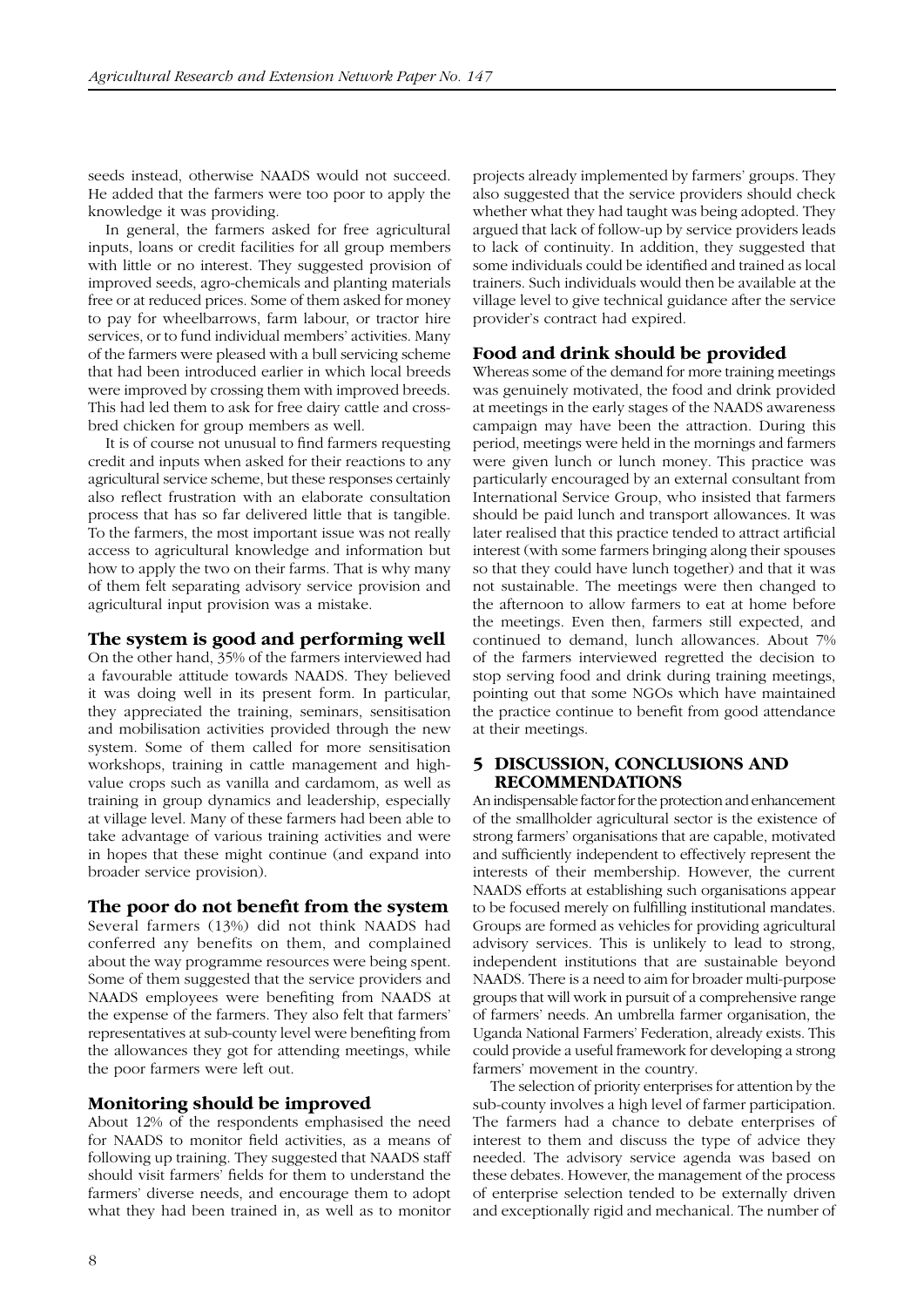enterprises to be selected, the criteria for selecting them, the advisory administrative unit to be covered (subcounty), and farmers to participate in the process were all determined by NAADS. In this regard, therefore, the system was found to be top-down and prescriptive – a factor which tended to cause problems with translating some of the new system's lofty objectives into actual practice. For example, the prescribed criteria tended to be too mathematical and abstract for farmers to make sense of the process. It required relatively high levels of literacy, and the lengthy debates precluded women and the poor. Some of the criteria were so abstract that even the facilitators did not understand them well. In the end they were used as an academic exercise (because the facilitator had to be seen to have used the criteria), but did not add any value to the prioritisation and design process.

Perhaps the major weakness observed in the system was the idea of limiting the number of enterprises to between three and six. This not only reduced the amount of advice farmers could get, contrary to NAADS's stated objective of '…increasing the availability of appropriate advice…', but also tended to treat farmers in a sub-county as a homogeneous group and ignored individual group needs therein. As the study showed, some farmers' group missed receiving advice on up to 50% of the enterprises they had wanted, and got advice on some other enterprise instead. In addition, the less specialised food growers, who are not linked to affiliated farmers' organisations, are not reached by the prioritisation process.

Many farmers appreciated the knowledge they were getting through the new system, but they also felt that knowledge alone was not sufficient for increasing agricultural production. They wanted NAADS to provide agricultural credit and inputs to enable them to put any new knowledge into practice. The farmers also wanted to see a more continuous presence of advisory service providers rather than that provided by a time-bound, short-term contract system. They suggested the training of local paraprofessionals who could be available to farmers when the short-term contracts were over, to monitor the application of the new knowledge and provide advice as the need arose.

From the above discussion, it can be said that:

• There is a need to promote broad-based multipurpose farmers' organisations as a strategy for building strong farmers' institutions. NAADS, therefore, needs to look beyond the narrow focus of institutional mandates as it sets up 'farmer-controlled institutional structures'.

- There is a need for more flexibility in the system, such as decentralising extension programme planning from sub-county level to primary farmers' group level, in order to reach and cater for a broader range of farmers.
- The enterprise selection criteria in the planning process should be greatly simplified to enable farmers to engage in the process meaningfully. The best option may be to adopt the farmers' own criteria.
- Farmers' needs for credit and inputs should be critically examined and suitable arrangements made for their provision.

#### **REFERENCES**

- Chapman, R. and Tripp, R. (2003) 'Changing incentives for Agricultural extension – A review of privatised extension in practice'. *Agricultural Research and Extension Network Paper* No.132. London : Overseas Development Institute.
- GOU (2001) National Agricultural Advisory Act. Acts Supplement No. 9 to the Uganda Gazette No. 33, Vol. XCIV dated 1<sup>st</sup> June 2001.
- MAAIF (2000) National Agricultural Advisory Services. Master Document of the NAADS Task Force and Joint Donor Groups. Entebbe, Uganda.
- Rivera, W., Zijp, W., and Gary, A. (2000) 'Contracting For Extension: Review of emerging practices'. AKIS Good Practice Note, Agricultural Knowledge Information System (AKIS) Thematic Group. Washington D.C.: World Bank.
- Sulaiman, R.V. and Van Den Ban, A.W. (2003) 'Funding and delivering agricultural extension in India'. *Journal of Agricultural Extension and Education*, Vol. 10, No. 1, Spring 2003, pp. 21–30.
- White, R. and Eicher, C.K. (1999) 'NGOs and the African farmer: A skeptical perspective'. East Lansing, MI: Michigan State University, Department of Agricultural Economics, Staff Paper No. 99–01.

#### **ENDNOTES**

- 1 Based on the national census of 2002
- 2 Farmers' groups are usually formed within single villages, although they can also cut across village boundaries depending on the interests and proximity of members.